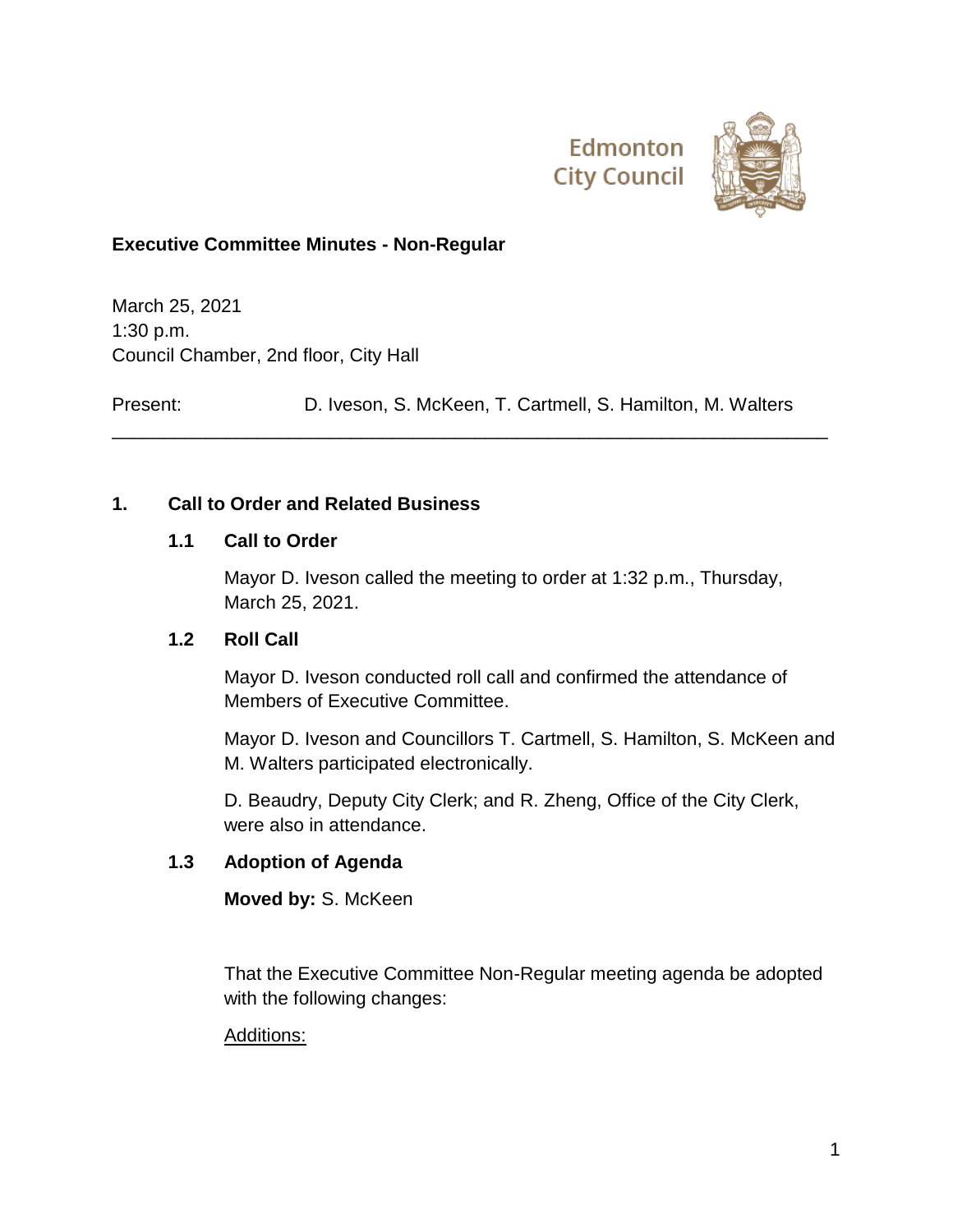- 8.1 GEF Seniors Housing Board Candidate Interviews and Appointment Recommendations(Private pursuant to sections 17 and 24 of the *Freedom of Information and Protection of Privacy Act*)
- 8.3 Community Standards and Licence Appeal Committee Candidate Interviews and Appointment Recommendations(Private pursuant to sections 17 and 24 of the *Freedom of Information and Protection of Privacy Act*)
- 8.4 Energy Transition Climate Resilience Committee Chair Membership Report - Succession Planning (Private pursuant to sections 17 and 24 of the *Freedom of Information and Protection of Privacy Act*)

In Favour (5): D. Iveson, S. McKeen, T. Cartmell, S. Hamilton, and M. **Walters** 

**Carried (5 to 0)**

# **1.4 Protocol Items**

There were no Protocol Items.

# **2. Items for Discussion and Related Business**

### **2.1 Select Items for Debate**

The following items were selected for debate: 8.1, 8.2, 8.3 and 8.4.

### **2.2 Vote on Reports not Selected for Debate**

All items were selected for debate.

### **2.3 Requests to Speak**

There were no Requests to Speak.

# **2.4 Requests for Specific Time on Agenda**

There were no requests for items to be dealt with at a specific time on the agenda.

### **3. Councillor Inquiries**

There were no Councillor Inquiries.

# **4. Reports to be Dealt with at a Different Meeting**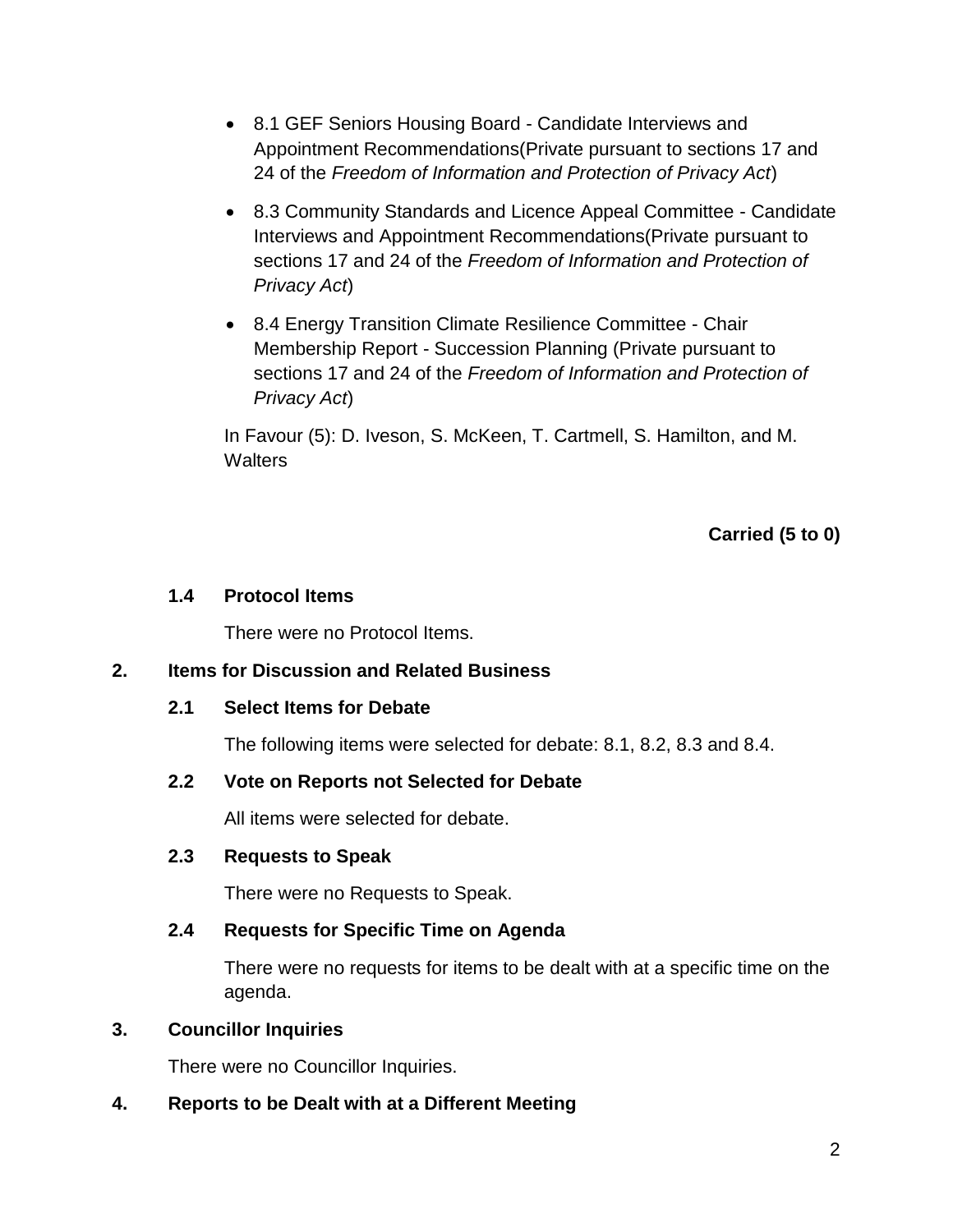There were no Reports to be Dealt with at a Different Meeting.

# **5. Requests to Reschedule Reports**

There were no Requests to Reschedule Reports.

## **6. Reports**

There were no Reports on the agenda.

## **7. Motions Pending**

There were no Motions Pending on the agenda.

## **8. Private Reports**

**Moved by:** T. Cartmell

That Executive Committee meet in private pursuant to sections 17 (disclosure harmful to personal privacy) and 24 (advice from officials) of the *Freedom of Information and Privacy Act* for the discussion of items 8.1, 8.2, 8.3 and 8.4.

In Favour (5): D. Iveson, S. McKeen, T. Cartmell, S. Hamilton, and M. Walters

# **Carried (5 to 0)**

Executive Committee met in private at 1:33 p.m., Thursday, March 25, 2021.

**Moved by:** T. Cartmell

That Executive Committee meet in public.

In Favour (5): D. Iveson, S. McKeen, T. Cartmell, S. Hamilton, and M. Walters

# **Carried (5 to 0)**

Executive Committee met in public at 4:47 p.m., Thursday, March 25, 2021.

# **8.1 GEF Seniors Housing Board - Candidate Interviews and Appointment Recommendations**

Executive Committee met in private at 1:33 p.m., Thursday, March 25, 2021.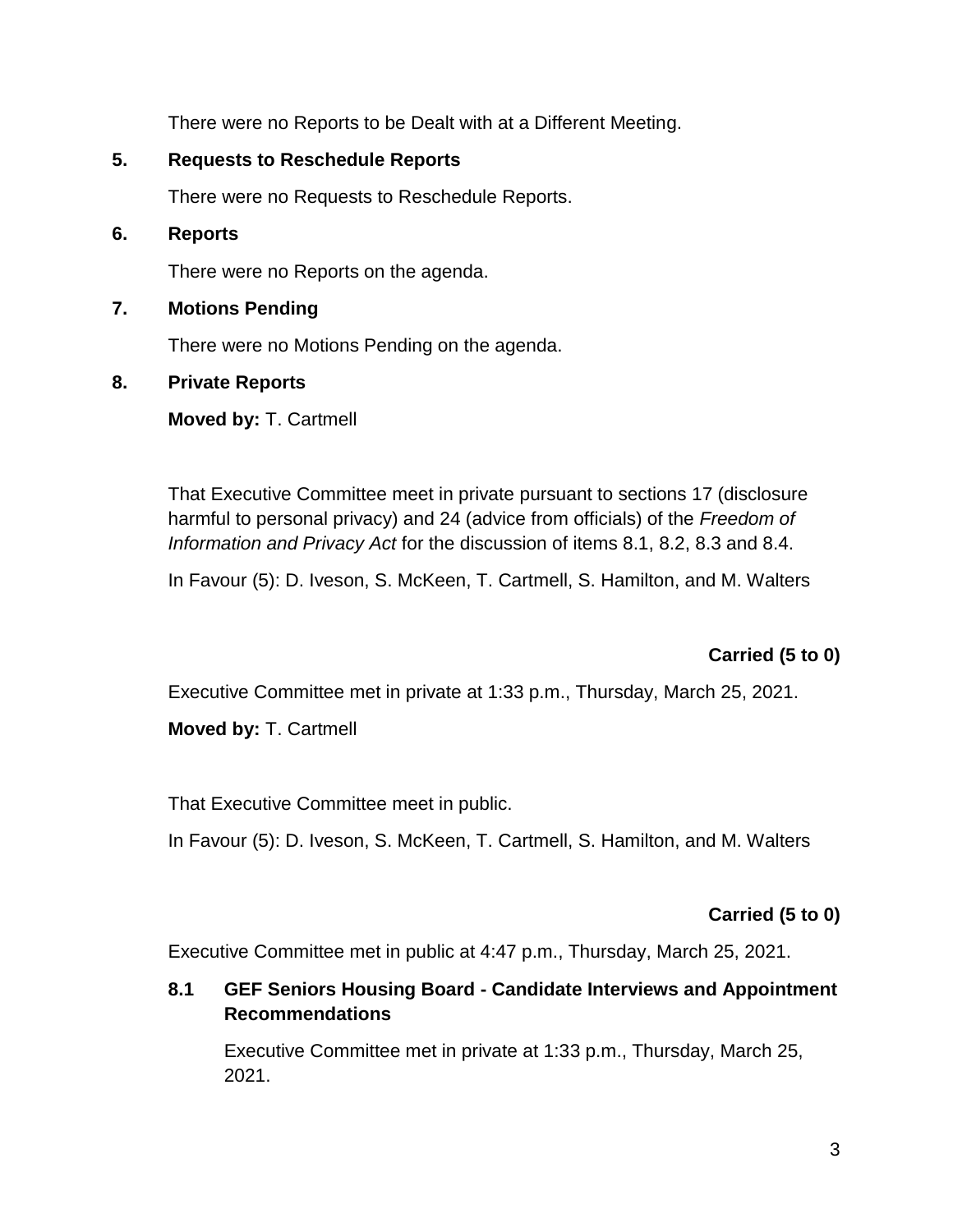Executive Committee met in public at 4:47 p.m., Thursday, March 25, 2021.

# **Moved by:** S. McKeen

- 1. That Executive Committee recommend to City Council:That the individuals listed in Revised Attachment 1 of the March 25, 2021, Office of the City Clerk report OCC00439, be appointed to the GEF Seniors Housing Board of Directors, for terms as shown.
- 2. That the March 25, 2021, Office of the City Clerk report OCC00439 remain private pursuant to sections 17 (disclosure harmful to personal privacy) and 24 (advice from officials) of the *Freedom of Information and Protection of Privacy Act*.

In Favour (5): D. Iveson, S. McKeen, T. Cartmell, S. Hamilton, and M. **Walters** 

**Carried (5 to 0)**

# **8.2 Assessment Review Board - Candidate Interviews and Appointment Recommendations**

Executive Committee met in private at 1:33 p.m., Thursday, March 25, 2021.

Executive Committee met in public at 4:47 p.m., Thursday, March 25, 2021.

**Moved by:** S. Hamilton

- 1. That Executive Committee recommend to City Council: That the individuals listed in Revised Attachment 1 of the March 25, 2021, Office of the City Clerk report OCC00440, be appointed to the Assessment Review Board, for the term of May 1, 2021 to April 30, 2022.
- 2. That the March 25, 2021, Office of the City Clerk report OCC00440 remain private pursuant to sections 17 (disclosure harmful to personal privacy) and 24 (advice from officials) of the *Freedom of Information*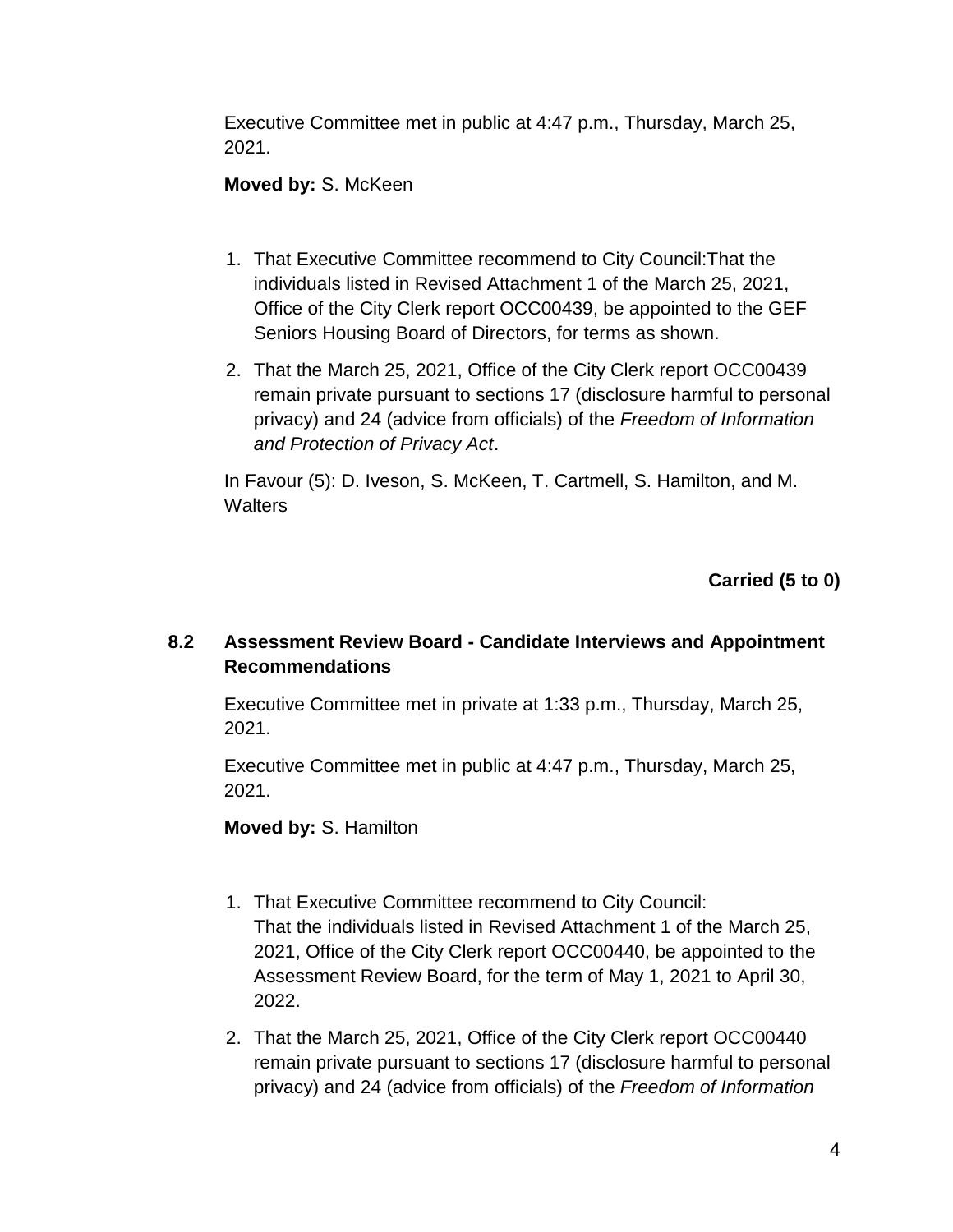*and Protection of Privacy Act.*

# **Bylaw XXXXX - Amendment to Bylaw 18308, Assessment Review Boards Bylaw**

3. That Administration prepare amendments to Bylaw 18308, Assessment Review Boards Bylaw, to increase the maximum number of individuals appointed as members to the Board from 21 to 24, and return to City Council. **Due Date: April 6, 2021, City Council**

In Favour (5): D. Iveson, S. McKeen, T. Cartmell, S. Hamilton, and M. **Walters** 

**Carried (5 to 0)**

# **8.3 Community Standards and Licence Appeal Committee - Candidate Interviews and Appointment Recommendations**

Executive Committee met in private at 1:33 p.m., Thursday, March 25, 2021.

Executive Committee met in public at 4:47 p.m., Thursday, March 25, 2021.

# **Moved by:** S. McKeen

- 1. That Executive Committee recommend to City Council:That the individuals listed in Revised Attachment 1 of the March 25, 2021, Office of the City Clerk report OCC00441, be appointed to the Community Standards and Licence Appeal Committee, for terms as shown.
- 2. That the March 25, 2021, Office of the City Clerk report OCC00441 remain private pursuant to Sections 17 (disclosure harmful to personal privacy) and 24 (advice from officials) of the *Freedom of Information and Protection of Privacy Act*.

In Favour (5): D. Iveson, S. McKeen, T. Cartmell, S. Hamilton, and M. **Walters**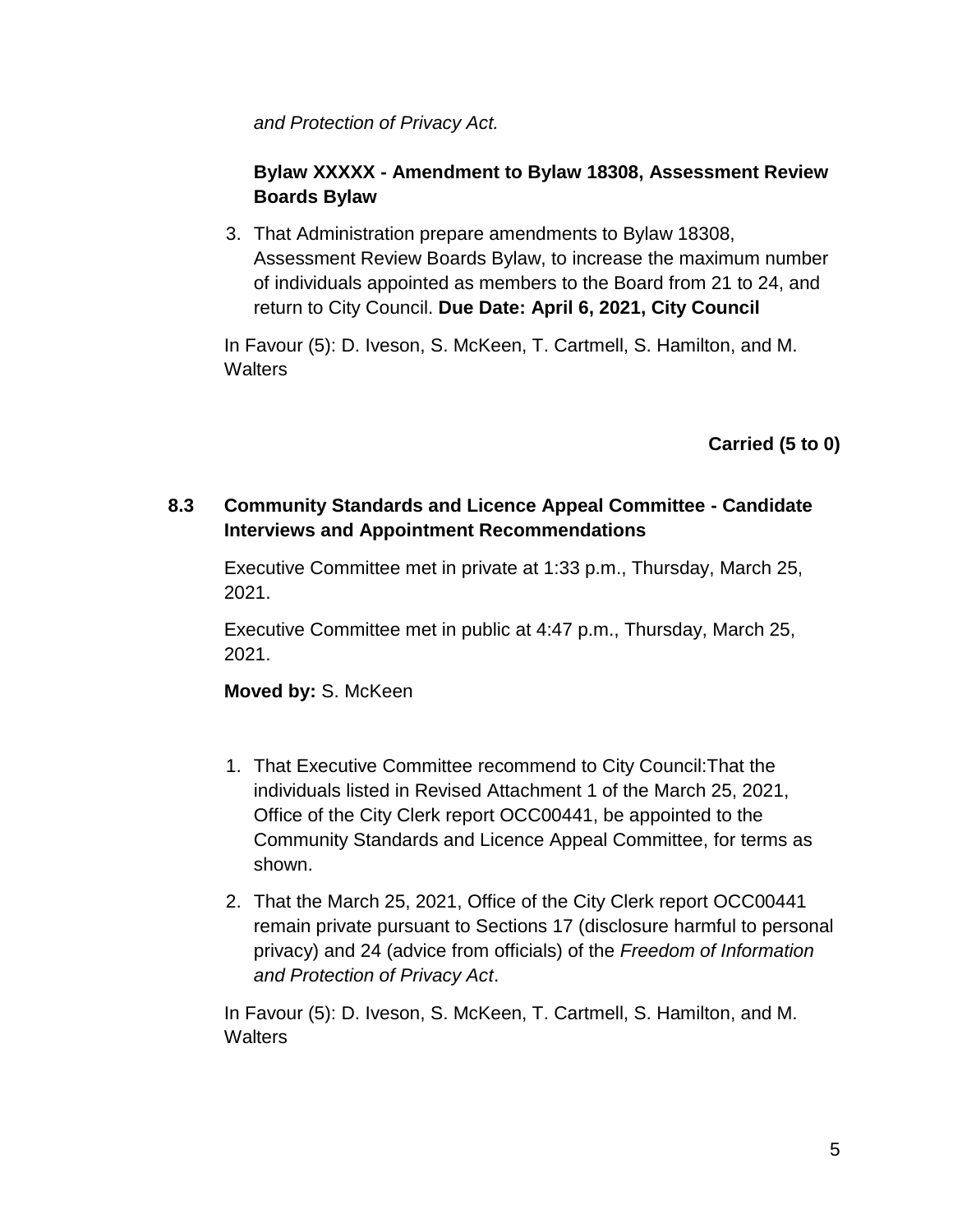**8.4 Energy Transition Climate Resilience Committee - Chair Membership Report - Succession Planning** 

Executive Committee met in private at 1:33 p.m., Thursday, March 25, 2021.

Executive Committee met in public at 4:47 p.m., Thursday, March 25, 2021.

**Moved by:** M. Walters

- 1. That Executive Committee recommend to City Council:That the final terms of the Energy Transition Climate Resilience Committee members listed in Attachment 3 of the March 25, 2021, Office of the City Clerk report OCC00277rev, be extended by one year, to April 30, 2023.
- 2. That the March 25, 2021, Office of the City Clerk report OCC00277rev remain private pursuant to sections 17 (disclosure harmful to personal privacy) and 24 (advice from officials) of the *Freedom of Information and Protection of Privacy Act*.

In Favour (5): D. Iveson, S. McKeen, T. Cartmell, S. Hamilton, and M. **Walters** 

**Carried (5 to 0)**

# **9. Notices of Motion and Motions without Customary Notice**

Mayor D. Iveson asked whether there were any Notices of Motion. There were none.

### **10. Adjournment**

The meeting adjourned at 4:50 p.m., Thursday, March 25, 2021.